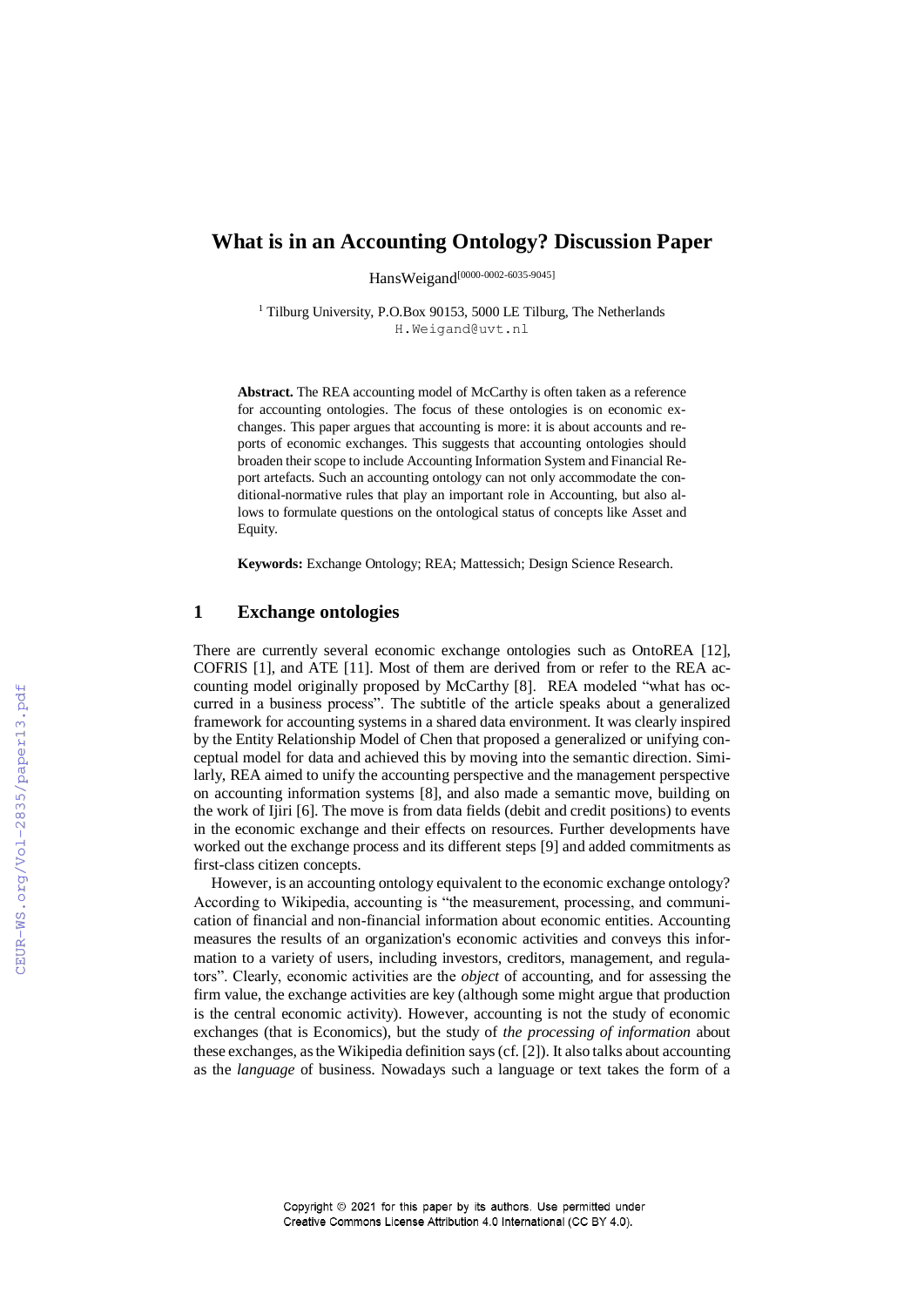computerized accounting system as was the subject of McCarthy's seminal paper, or a blockchain shared ledger.

In the Netherlands, business economics is the field that studies business organizations from an economic perspective and now includes not only accounting but also e.g. finance and management. The term "business administration" is used as a near synonym. Historically, accounting has been the core of business economics. Accounting dates back to the origins of writing technology in the big empires of Antiquity (Egypt, Babylonia). The development of double entry bookkeeping in the early Middle Ages, formalized later in the famous work of the Venetian mathematician Pacioli in 1494, was an important step in rationalizing business. "Ubi non est ordo, ibi est confusio (Where there is no order, there is confusion)", according to Pacioli. In particular, it allowed not just recording economic events but also to analyze causal relationships between them [6]. In this way, (double entry) accounting enabled the development of economic thinking. Pacioli's work heavily depended on paper technology. For example, he writes: "The businessman must then prepare his Inventory in the following way: First of all, he must *write* on a sheet of *paper* or in a separate *book…*" [10]. In contrast, REA builds on relational database technology.

The REA accounting model is not just about economic exchanges, but specifically refers to accounting information systems (AIS) recording these exchanges. The model defines the core structure of such systems. The processing that is done in accounting information systems, the way data are aggregated into financial reports (where FR accounting standards are all about) and how quality of these data is assured (the typical auditing question) are *not* in the REA model. That does not mean that it is not possible to build accounting information systems including aggregation etc. based on REA – this has been shown already, to some extent at least, in the work of Gal and McCarthy [3], but it is not in the REA model. Neither in the exchange ontologies. The ontology describes the basic exchange concepts. These are the same in all enterprises, whatever recording system they use. There are also requirements for and a general design of an AIS, following from the FR requirements. These apply to all AIS as well. Then, on a third level, there are variants that are implementation-specific, such as double entry bookkeeping.

The economic exchange ontology does not include the AIS and the choices that have to be made in FR. The OntoREA accounting model [12] goes beyond an exchange ontology, starting from the central accounting concepts Asset/Liability/Equity. It also has a wider scope than accounting. However, I do not see in [12] a clear distinction between the economic phenomena and the accounting of them and the recognition of the Financial Report as a research object. In the following, I argue for accounting ontology as an explicit combination of exchange ontology and artefact ontology, where artefact is taken in the Design Science Research sense.

#### **2. Mattessich on accounting**

In spite of its respectful age, accounting is still wrestling with its status as scientific discipline. It has often been remarked that there is a big gap between the accountancy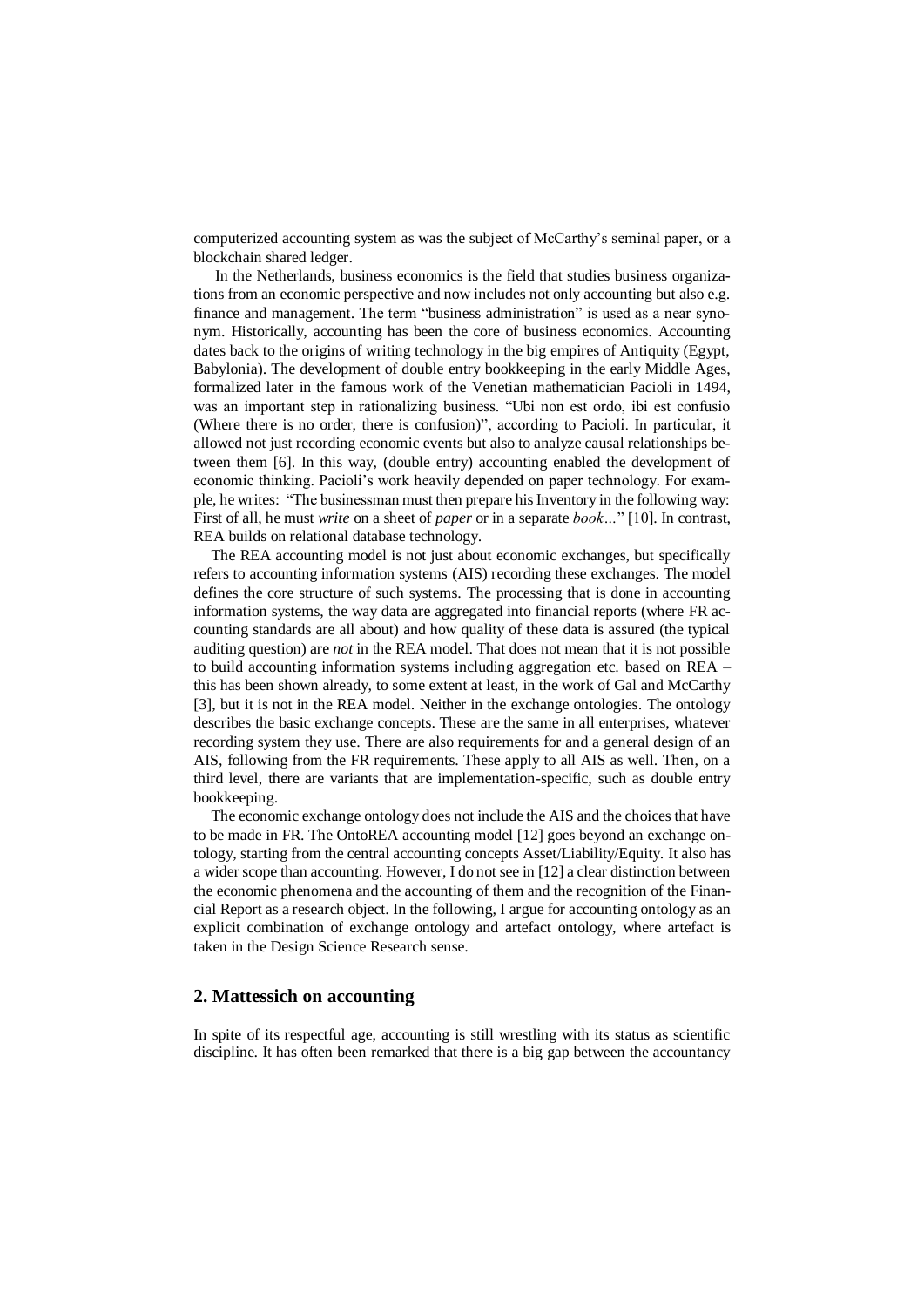practice and the mainly positivist academic research. The goal of practitioners is to assure the accuracy and relevancy of financial reports, thus serving the practical goals of management and investors. Because of this purpose-orientation, Mattessich [7] argues that accounting should be seen as an applied science. However, he also argues that is should be taken seriously as applied science (not exactly the same, but similar to Simon's plea to take engineering seriously as a science of the artificial [13] that lead to the notion of Design Science Research [5,4]). "Anyone seriously looking at the practice of accounting must admit that its objective is not to represent economic reality in a purely scientific way, but to approximate it *pragmatically* on the basis of particular norms". He compares the situation of accounting with the (applied) science of medicine. In principle, the effectiveness of medical treatments is based on physiological properties of the body such as studied in biology. However, the complexity of the body and the diversity between people make it necessary to develop (design and test) treatments that are effective even if the mechanism is not completely clear.

Central to Mattessich's proposal is the recognition of *purposes* and related values (as opposed to a positivist account that tries to keep these out of the picture), and the use of *conditional-normative rules*. An illuminating example in the paper is the following. Consider the following published hypothesis:

"The greater the value of a corporation's fixed assets, the greater the likelihood that its financial statements included an allocation of profits for renewals, repairs, maintenance or depreciation".

And compare this rather vague statement with the reformulation in a rule:

"Company X **wants** to maximize its wealth. The value of fixed assets of company X is above so and so many dollars (…) **Then it is recommended** to include in its Financial Statements an allocation of profits for renewals, maintenance or depreciation".

The former is an empirical positivist statement that can be shown statistically significant, but in fact, it hides what is really going on. The latter describes the why, *and* is directly applicable by management.

The conditional-normative rule, as in the example, refers to a purpose and is prescriptive. The prescriptive rule is not an absolute law. It may be refined on the basis of accumulated experience. Perhaps there are situations where it is better not done this way, so the rules must be interpreted as default logic.

Rules are also important in Design Science Research. An artefact contains pragmatic rules [14], for the make plan of the artefact and its use plan. The correspondence is related, I claim, to the artefact character of accounts and its derivations in the form of financial reports (I guess the same could be said about the artefact character of treatments/drugs in medicine). Financial Reports are *symbolic* artefacts: they have a material aspect (writing technology, nowadays digital) and an information capacity. They are artefacts that can be studied from a Design Science Research perspective. An accounting ontology should include the concepts that are used in the formulation of the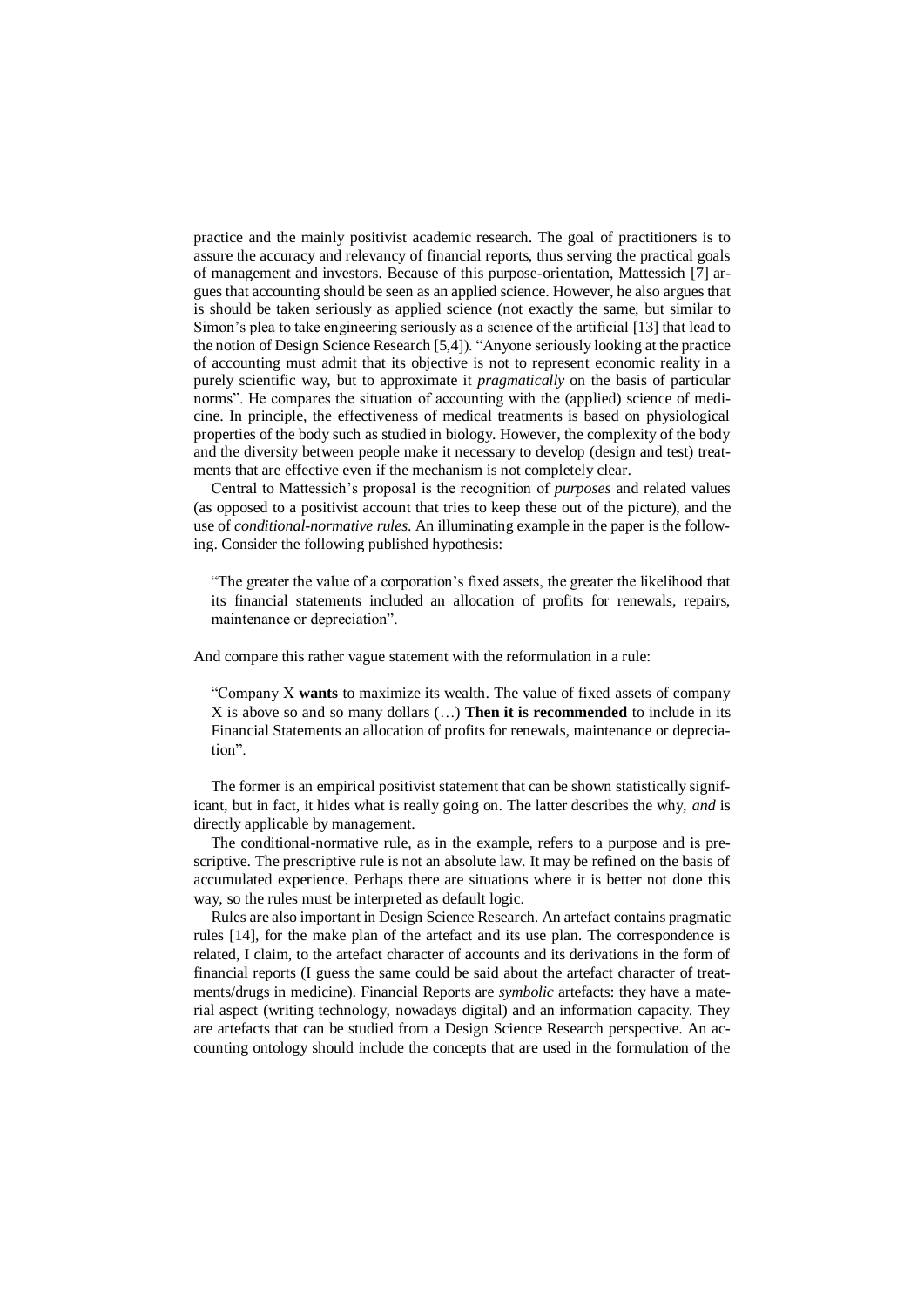pragmatic rules, such as Record or Representation, Agent, Goal, Value and specific accounting constructs.

## **3. Accounting artefacts**

The conclusion of the above is that accounting is about a kind of symbolic artefacts. The core Record artefact types seem to be Accounting Information System and Financial Report (both with many variants). The relationship between the two is of course that the former is used in making the latter. Like most artefacts, both are made of atomic construct. In symbolic artefacts, these take the form of language primitives, e.g. XBRL tags – these are (secondary) artefacts as well.

In the case of Financial Reports, accounting should answer questions like:

- Why are they relevant? Identification of agents involved (user, designer, maker), their goals and relevant social norms.
- What is their structure? How are they composed (recording, aggregation, controls), what are the quality criteria? This is described in make plans consisting of conditional-normative rules. Make plans can be improved over time.
- What is their use? Who uses them for what, what are the use conditions, what is the effect in the business practice (described in the form of pragmatic rules)? How do these effects differ in the case of new variants, such as promoted by the Continuous Auditing movement?
- What are they about? Symbolic artefacts differ from other artefacts in having a representational function. The structure follows a grammar, and this is semantically related to some domain. Here the economic exchange ontology comes in – including the question of the mapping between the constructs and syntactic structure and the semantics.

Of course, the questions are not new. They are at the core of the work of Standard Committees. There is overlap with the research question types formulated in [3] that does not build on the artefact concept, but on the sign triangle. From a Design Research perspective, the accounting artefacts would be relevant research objects.

Still, the question is whether they should be conceptualized in an accounting ontology. That depends on what it could achieve. I want to make one suggestion. REA ontology is often contrasted to double entry bookkeeping. Where exactly is the contrast? Double entry bookkeeping is not an exchange ontology but a way of *representing* economic exchanges and their effects, for a business purpose. The representation has its shortcomings, as has been argued by McCarthy and others, but to understand the shortcomings (or its strength, some would counter), it is necessary to compare this representation with other representations (in terms of usability etc.) and to the object of representation (in terms of completeness and precision). REA is another representation – a model for the accounting system database – and we compare its features with a traditional GL system. An economic exchange ontology is the domain semantics of both representations. Such a representation/domain relationship can be formulated if we take the representations, embodied in artefacts, to be first-class citizens in the accounting ontology.